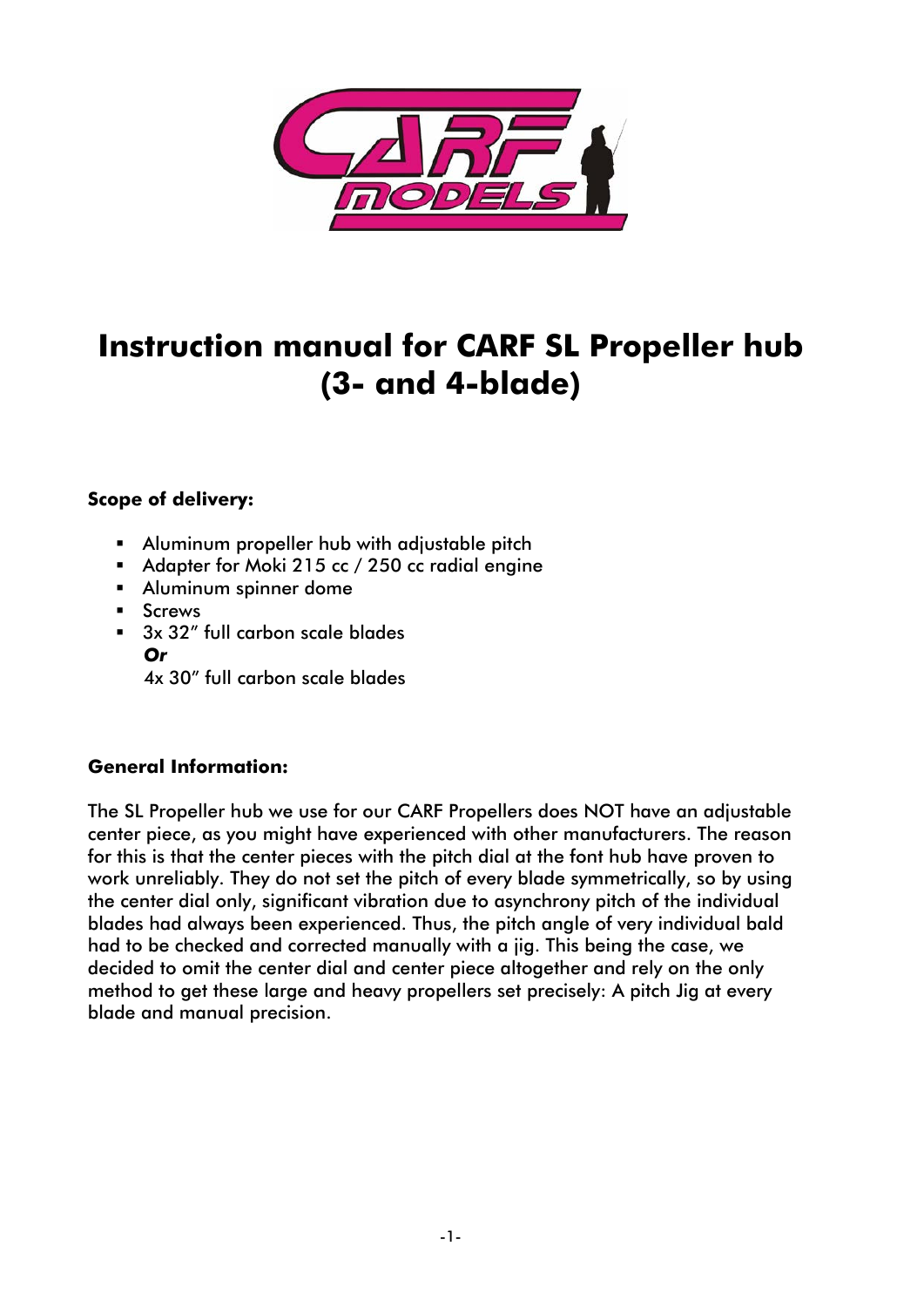#### **1**.

Please use a straight surface for the installation.

#### **2.**

Place the propeller blades (3 or 4 blades) in the lower bowl of the hub and screw it with the upper shell with 2 screws each. You must still be able to rotate the blades. (See picture)



#### **3.**

Cut out the jig (see page 4) and glue it on a piece of ply wood. Slide the jig under the end of the blade. (See picture)

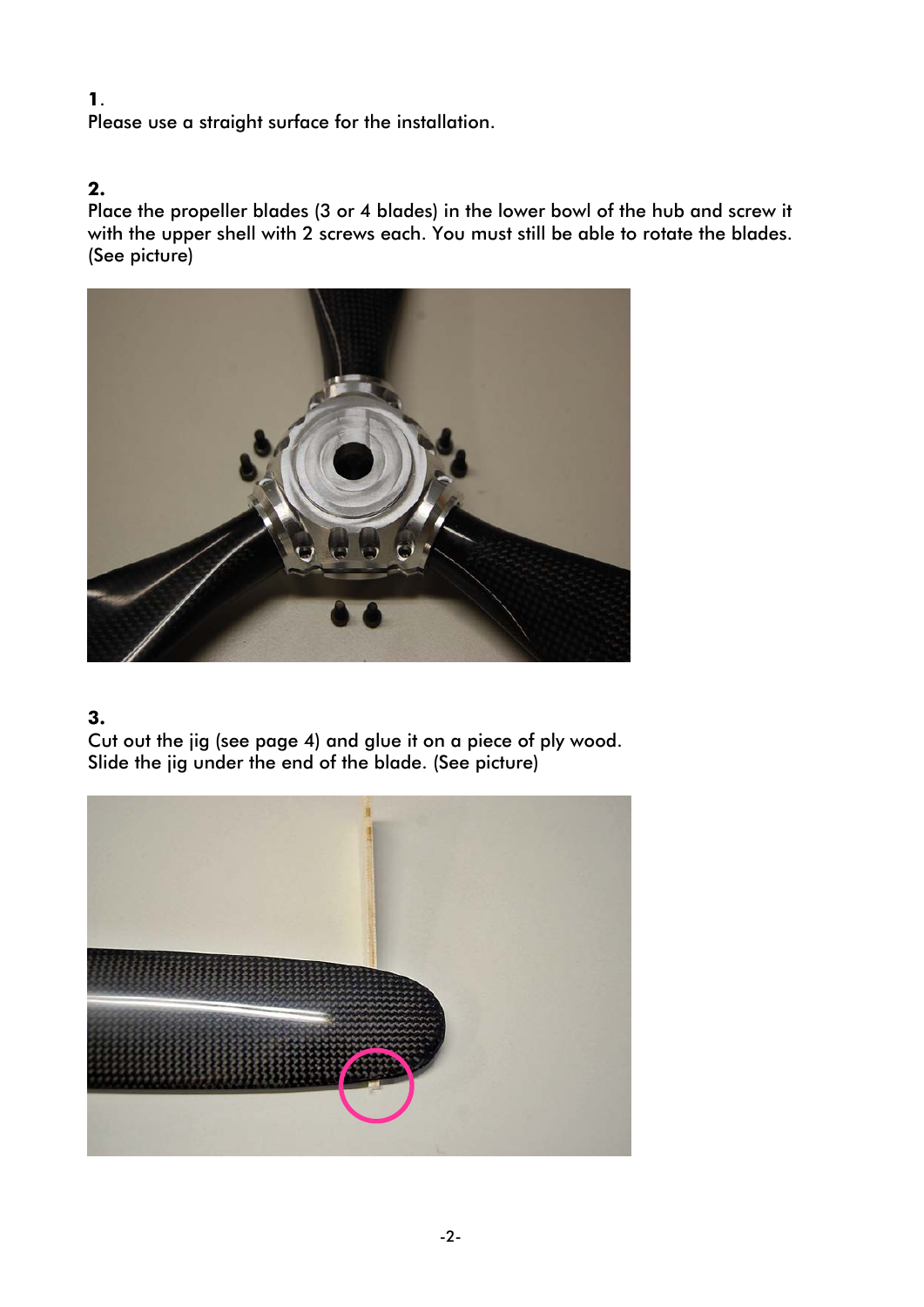#### **4.**

Take following measure from the hub center to place the jig right. (See picture) 3-blade: 37.50 cm to the jig to get the 32x16" propeller. 4-blade: 35.50 cm to the jig to get the 30x14" propeller.



#### **5.**

Tighten all screws firmly after adjusting the blades. Then check the setting once again.

#### **6.**

Mount the hub to the engine and tighten the center bolt. Then, while mounted on the engine, re-tighten all the M4 bolts once more.

#### **Note:**

- Only use the propeller hub for model aircrafts!
- **The blade-settings must be done before mounting the prop at the plane!**
- Please check the weight and the balance of each individual blade first, to ensure that the blade is equal!
- **Please check every screw regularly before flight operations!**